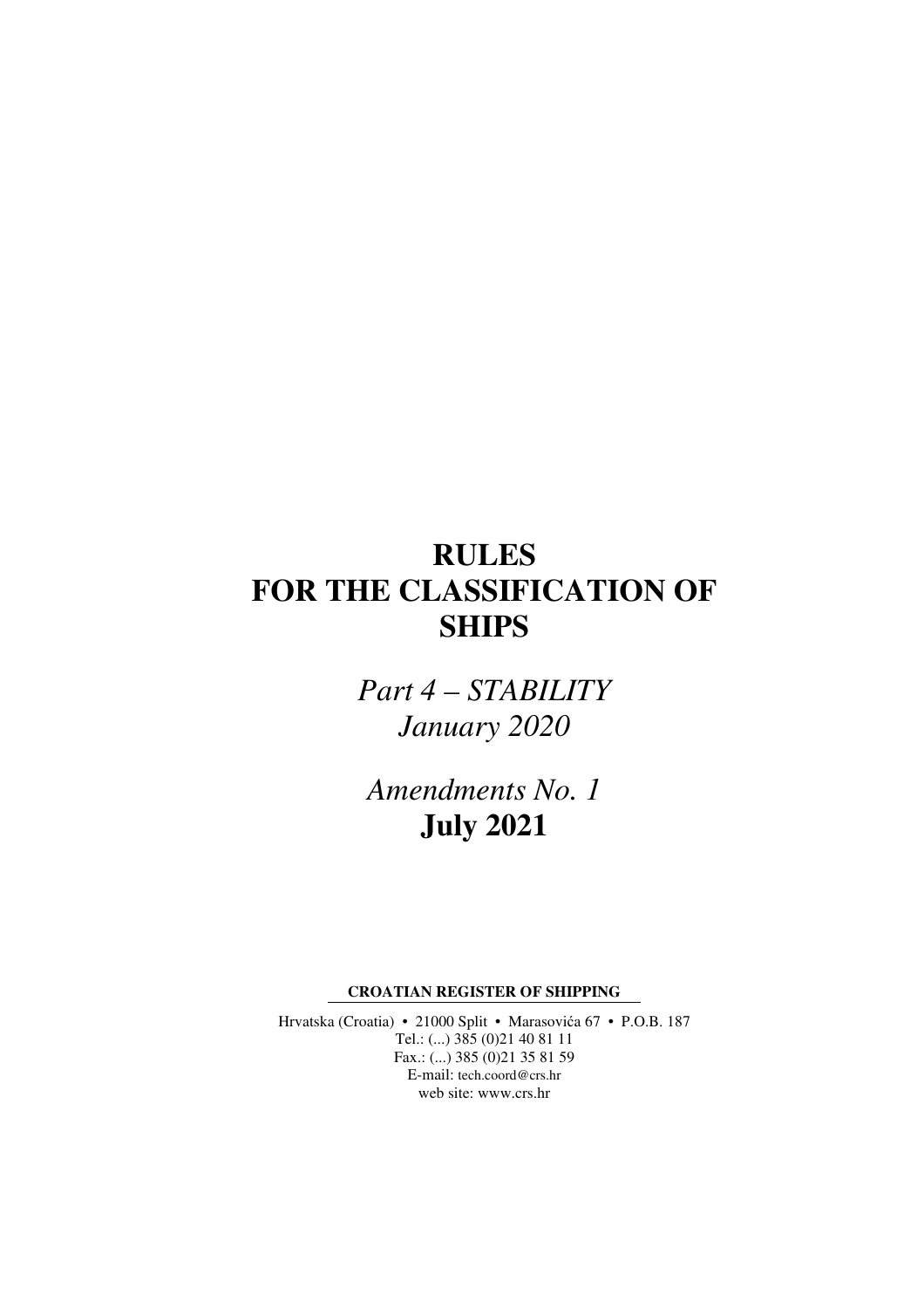By the decision of the General Committee of Croatian Register of Shipping,

#### Amendments No. 1 to the **RULES FOR THE CLASSIFICATION OF SHIPS**  Part 4 – STABILITY

have been adopted on 28th June 2021 and shall enter into force on 1st July 2021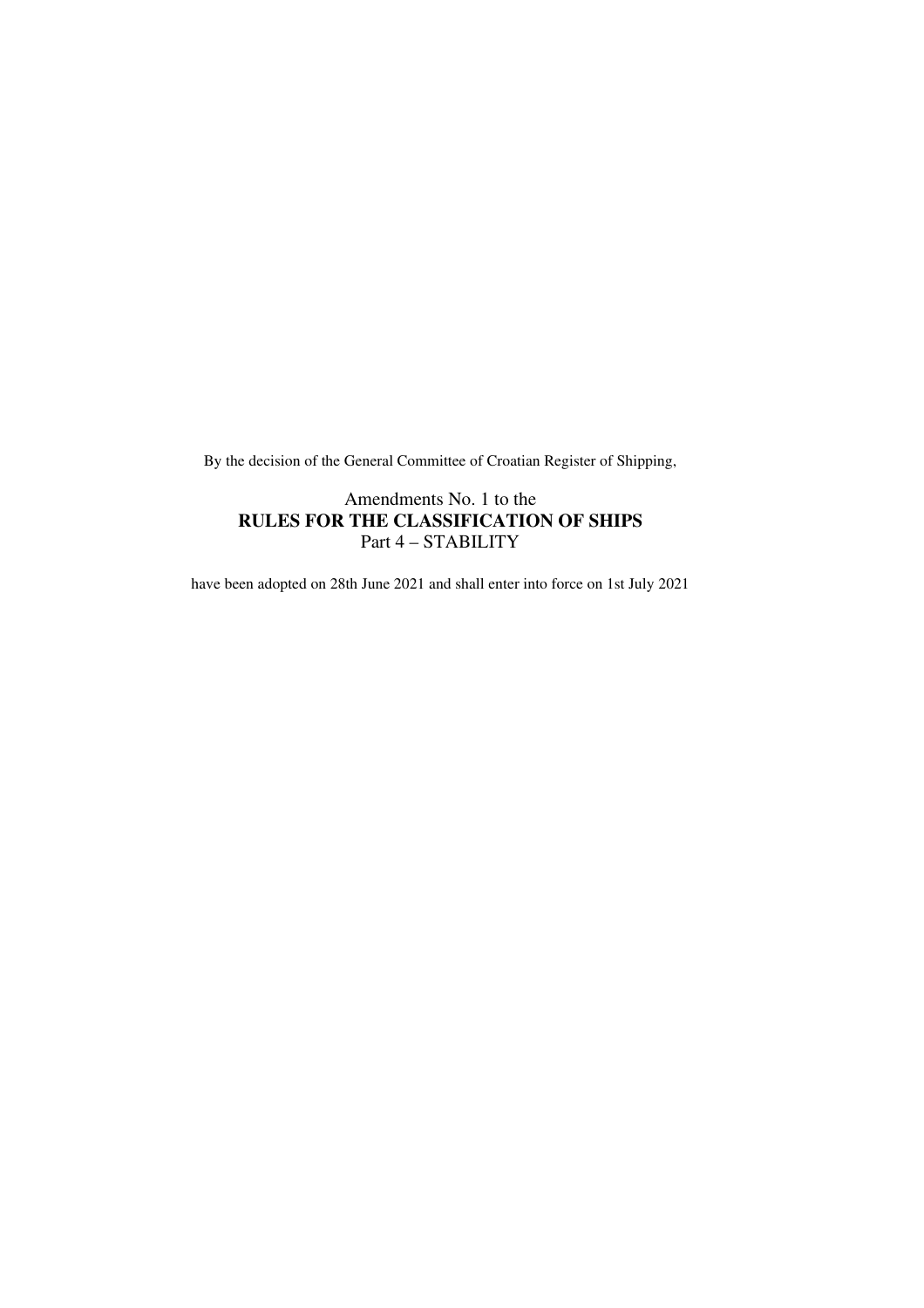### **INTRODUCTORY NOTES**

These amendments shall be read together with the requirements in the Rules for the Classification of Ships, Part 4 – Stability, edition January 2020.

Table 1 contains review of amendments, where items changed or added in relating to previous edition are given, with short description of each modification or addition. All major changes throughout the text are shaded.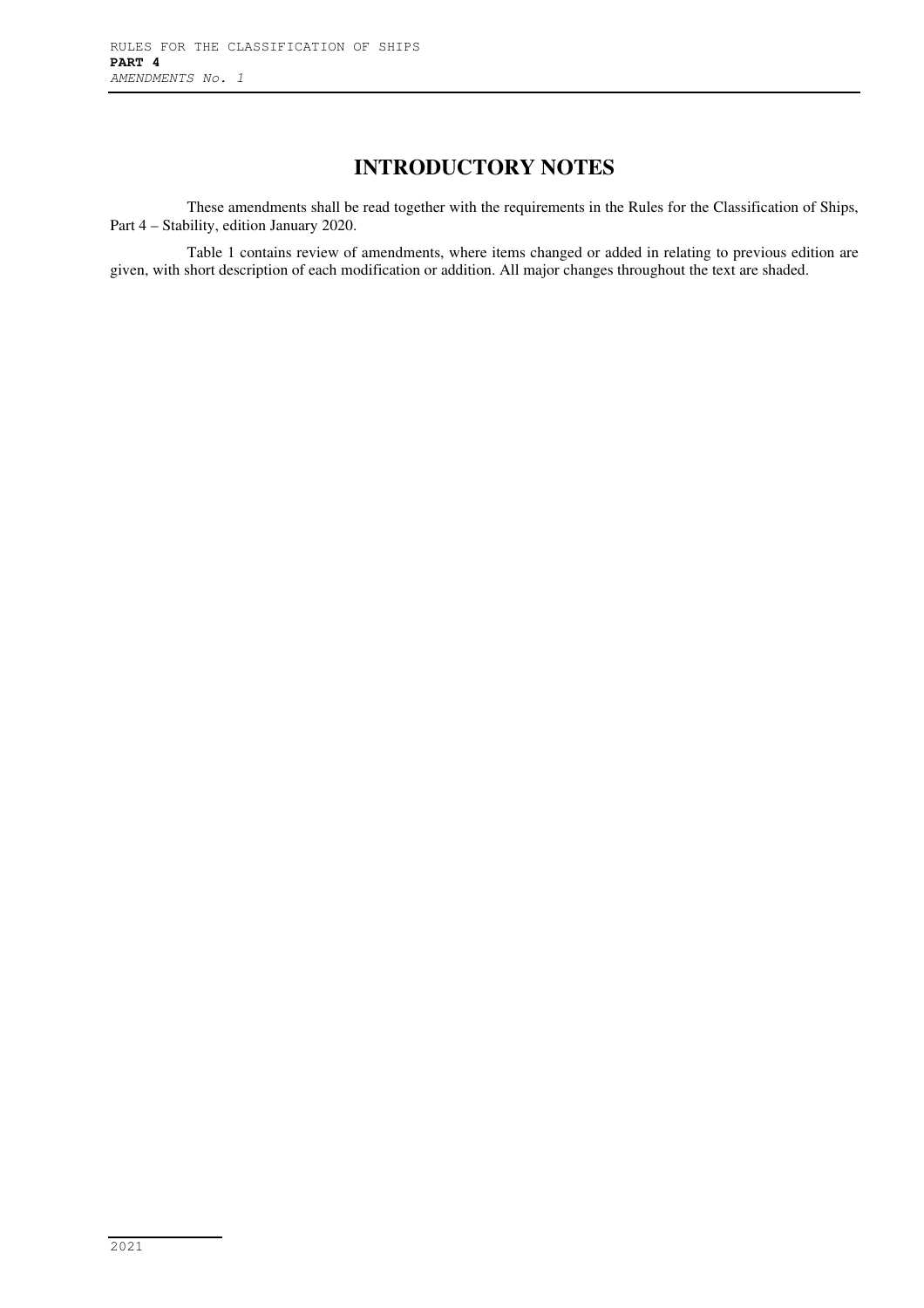| This Part of the Rules includes the requirements of the following international Organisations: |                                                                                                                                                                                                                                                                                                                                                        |  |
|------------------------------------------------------------------------------------------------|--------------------------------------------------------------------------------------------------------------------------------------------------------------------------------------------------------------------------------------------------------------------------------------------------------------------------------------------------------|--|
| <b>International Maritime Organization (IMO)</b>                                               |                                                                                                                                                                                                                                                                                                                                                        |  |
| <b>Conventions:</b>                                                                            | International Convention for the Safety of Life at Sea 1974 (SOLAS 1974) and all subsequent<br>amendments up to and including the 2017 amendments (MSC.421(98)), and Conference on<br>Bulk Carriers 1997 amendments.<br>Protocol of 1988 relating to the International Convention for the Safety of Life at Sea 1974, as<br>amended (SOLAS PROT 1988). |  |
|                                                                                                | International Convention for the Prevention of Pollution from Ships 1973, as modified by the<br>Protocol of 1978 thereto (MARPOL 73/78) and all subsequent amendments up to and including<br>the $2015$ amendments (MEPC, $248(66)$ ).                                                                                                                 |  |
| <b>Resolutions:</b>                                                                            | MEPC.117(52), MEPC.248(66), MSC.235(82), MSC.398(95), A.715(17), MSC.413(97),<br>MSC.415(97), MSC.421(98), MSC.436(99), MSC.443(99), MSC.444(99)                                                                                                                                                                                                       |  |
| <b>International Association of Classification Societies (IACS)</b>                            |                                                                                                                                                                                                                                                                                                                                                        |  |
| <b>Unified Requirements (UR):</b>                                                              | L <sub>2</sub> (Rev.2, 2013), $L_5$ (Rev.4, June 2020)                                                                                                                                                                                                                                                                                                 |  |
| <b>Unified Interpretations</b>                                                                 | LL80, MPC11 (Rev. 2, 2016), SC161 (Rev. 1, 2008), SC280                                                                                                                                                                                                                                                                                                |  |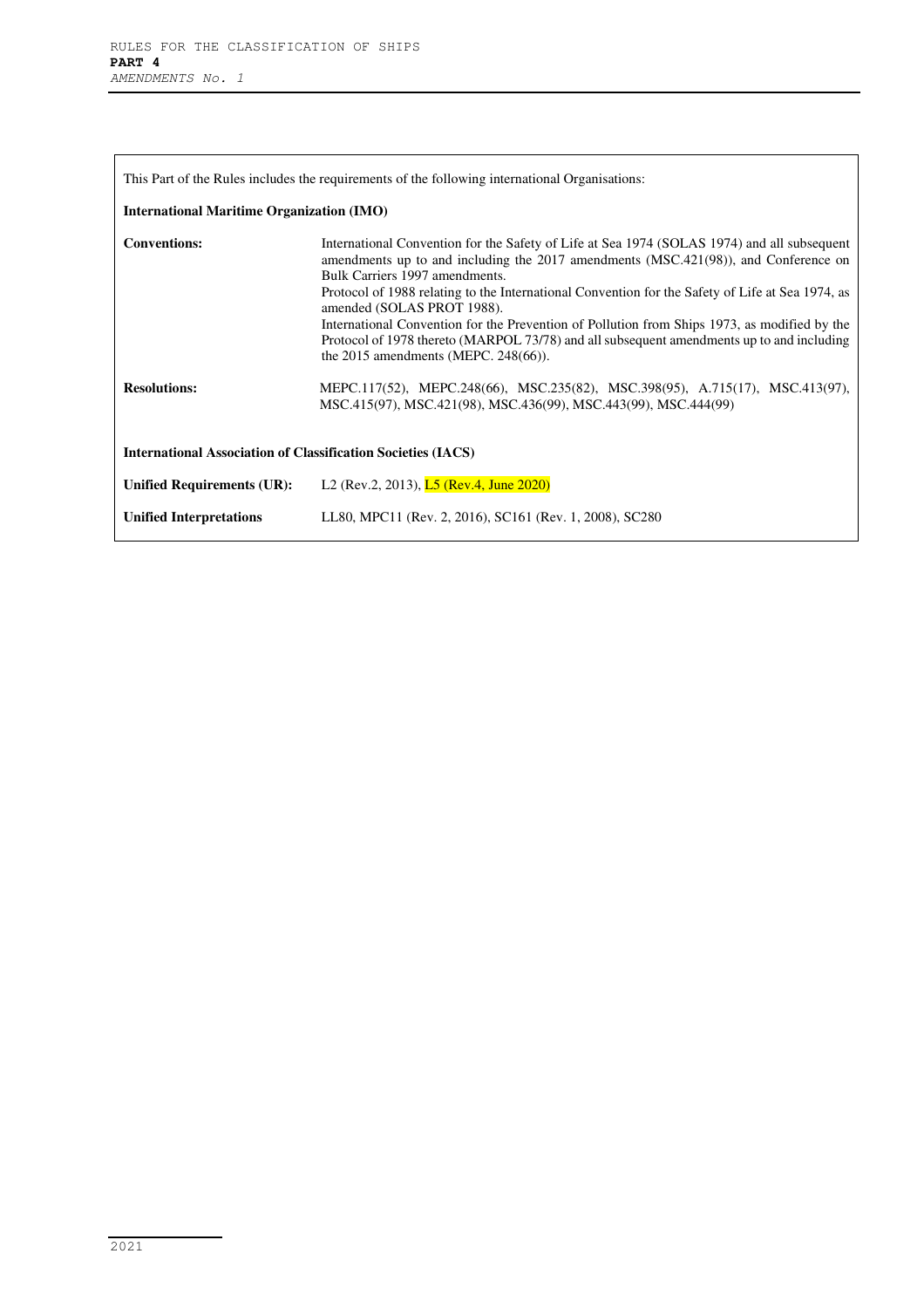## **TABLE 1 – REVIEW OF AMENDMENTS**

This review comprises amendments in relation to the Rules for the Classification of Ships, Part 4 – Stability, edition January 2020.

| <b>ITEM</b>                                                     | <b>DESCRIPTION OF THE AMENDMENTS</b>    |  |
|-----------------------------------------------------------------|-----------------------------------------|--|
| <b>SECTION 1 GENERAL</b>                                        |                                         |  |
| Head 1.1                                                        | Items 1.1.1 and 1.1.2 have been amended |  |
| <b>SECTION 3 ADDITIONAL REQUIREMENTS FOR STABILITY</b>          |                                         |  |
| Head 3.17                                                       | New item 3.17.8 has been added          |  |
| APPENDIX 5 COMPUTER SOFTWARE FOR ONBOARD STABILITY CALCULATIONS |                                         |  |
| Head 1.4                                                        | Sub-item 1.4.1.3 has been amended       |  |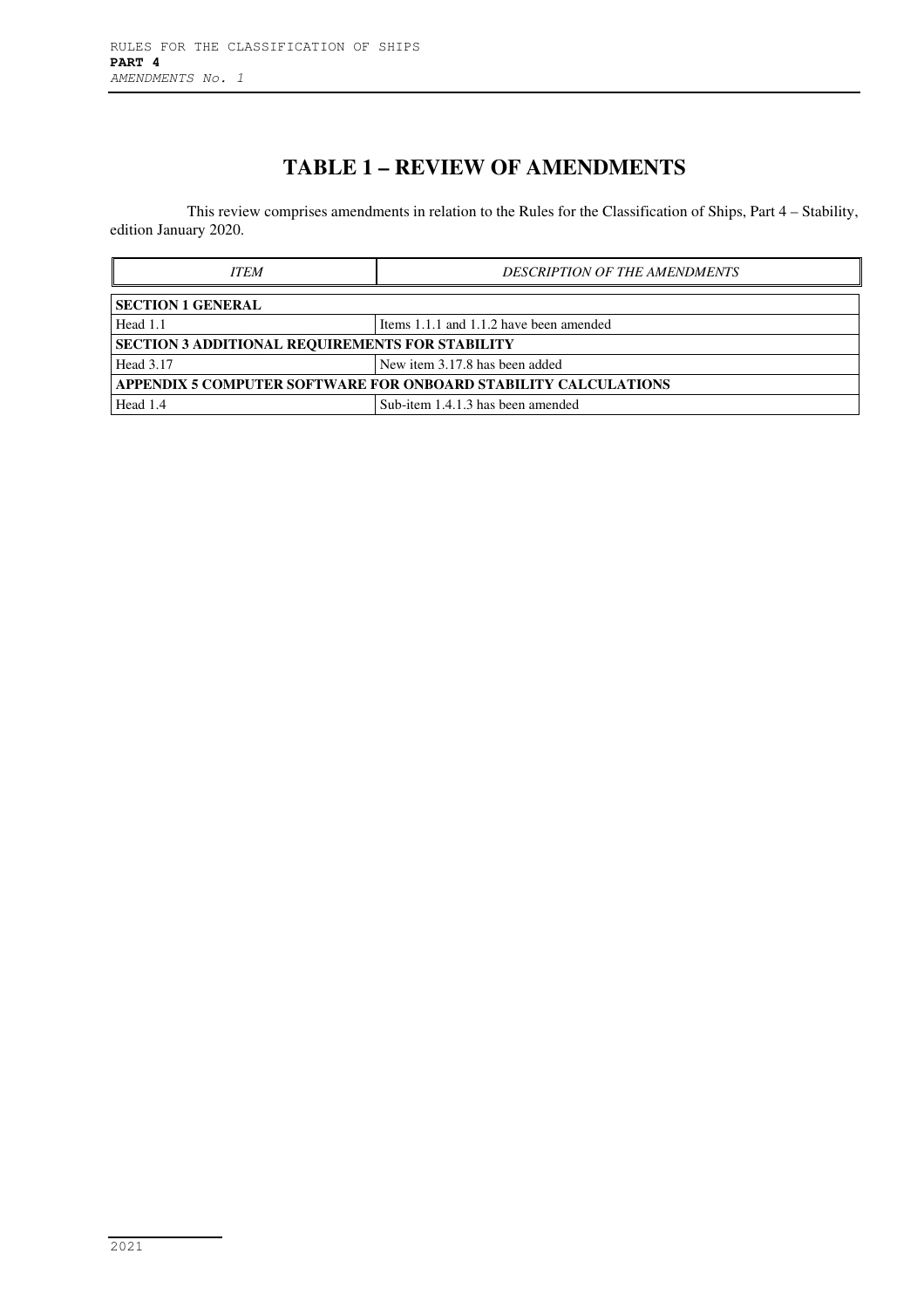### **1 GENERAL**

 **Head 1.1 APPLICATION,** items 1.1.1 and 1.1.2, have been changed and should be read as follows:

**1.1.1** This part of the Rules for the classification of sea going ships (hereafter referred to as: the Rules) applies to all newbuildings of the decked ships navigating in displacement mode.

This part of the Rules also provides intact stability criteria applicable to the same ships and marine units when engaged in certain operations, such as: anchor handling, towing, escort towing, lifting operations or similar.

For ships of less than 24 m in length, requirements set in the *Rules for the classification of ships, Part 34 – Rules for the classification of vessels of less than 24 m in length, Section 9*, shall be applied.

**1.1.2** This Part of the Rules applies to existing ships in service as far as it is reasonable and practicable, but it is, however, compulsory for ships which undergo: conversion, alteration or modification, major repair; replacement of engines, installations and equipment; and if their stability is impaired as a result.

Stability of ships under 24 m in length after reconstruction, major repair, alteration or modification; replacement of engines, installations and equipment; is to comply either with the requirements of this Part, Section 9 of the *Rules for the classification of ships, Part 34 – Rules for the classification of vessels of less than 24 m in length*, or with the requirements applied to such ships before reconstruction, major repair, alteration or modification.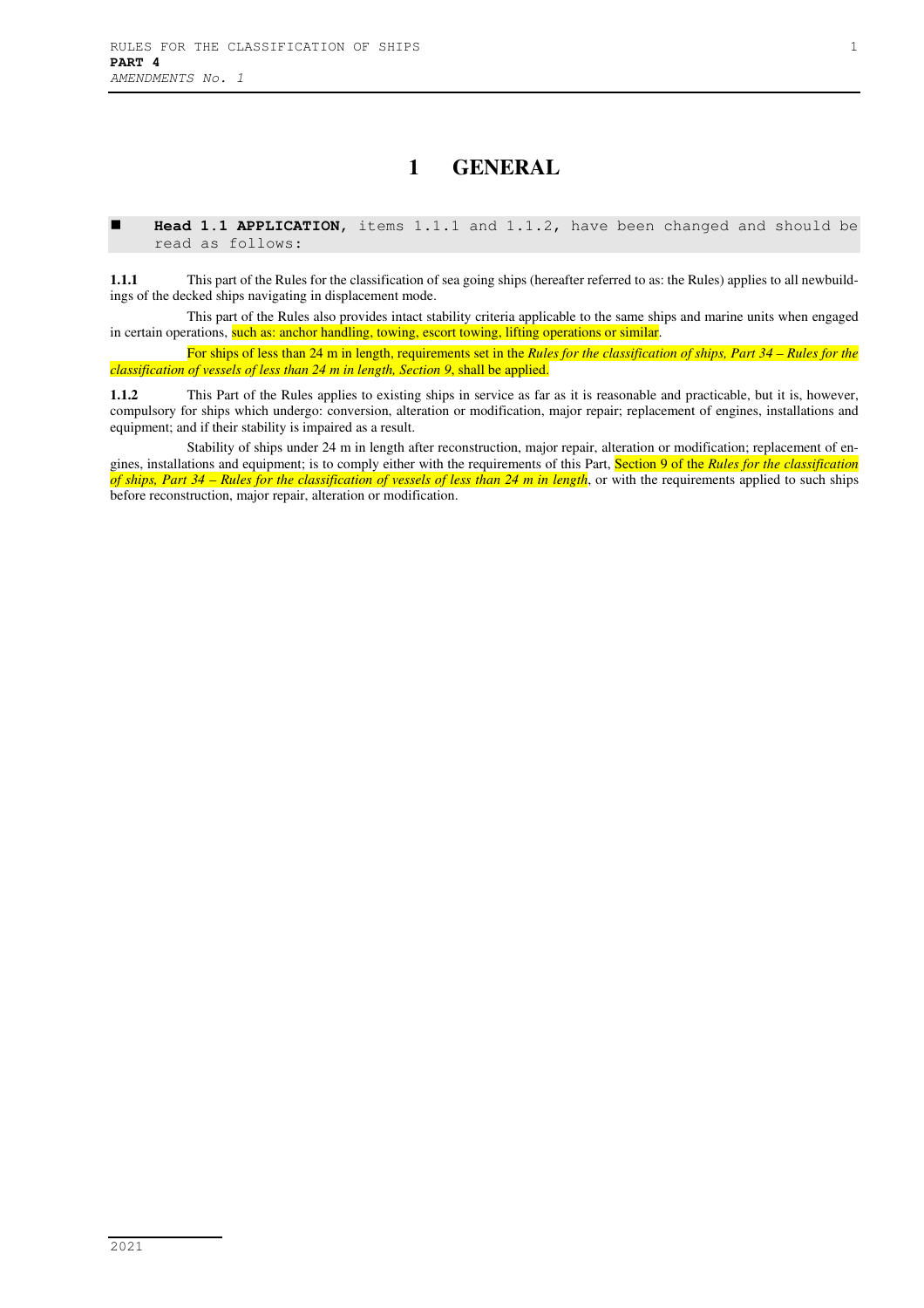### **3 ADDITIONAL REQUIREMENTS FOR STABILITY**

- **Head 3.17 COMMERCIAL YACHTS,** new item 3.17.8 has been added and should be read as follows:
- **3.17.8 Stability of the sailing yachts 3.17.8.1** The requirements set in this item shall be applied to all yachts under sails. **3.17.8.2** •• For single-hull yacht, the following criteria shall be applied: .1 Area (B+C) below the curve of static stability (GZ) shall be at least 1.4 times greater than area (A+B) (see Figure  $3.17-1);$ .2 the maximum GZ lever shall be at least  $0.3$  m;<br> $\therefore$  the positive range of the curve of static stability the positive range of the curve of static stability (GZ) shall be at least: 90° - for yachts with dedicated ballast keel (protruding from the keel line of the main hull); and  $60^\circ$  - for other yachts; initial transversal metacentric height,  $GM<sub>0</sub>$ , shall be at least  $0.6$  m; and .5 static angle of heel of the yacht, while sailing, shall be up to the least of the following values: a) angle of immersion of the deck edge, b) angle of immersion of the lower edge of sidescuttles, if openable, or c)  $20^\circ$ .

**Fig. 3.17-1** 



 $(B+C) \ge 1.4 \cdot (A+B)$ 

#### where:

*hKW* - wind heeling lever, in m, due to wind action on the exposed area (including sails) of the yacht's lateral projection. It should be calculated as follows:

$$
h_{KW} = \cos^2 \varphi \cdot \frac{P \cdot A \cdot (z - H)}{1000 \cdot g \cdot \Delta}
$$

#### where:

- *P* value of wind pressure, in Pa [N/m<sup>2</sup>], that shall be taken in accordance with the yacht's navigation area;
- $A$  projected lateral area of the particular sail configuration and the portion of the yacht above the waterline, in  $m^2$ ;
- $z$  height of the centre of A above the baseline, in m;
- *H* height of the centre of the underwater lateral area of the hull above the baseline, or, approximately, one half of the actual draught, in m;

Load conditions with the most unfavourable stability characteristics shall be included in stability analysis of the yacht

- *g* 9.81 [m/s<sup>2</sup>]; and
- *Δ*  displacement of the yacht in actual load condition, in t.

#### under sails.

Full sails setting should be considered when calculating lateral area *A* in the formulae above. However, if the yacht fails to satisfy the criterion in 3.17.8.2.1 with all sails set and for the wind taken in accordance with its navigation area, it shall be determined both of the following:

> the permissible wind speed, or force, at which the limit of stability set by the criterion is reached for full set of sails; and

> - the permissible set of sails for which the criterion is satisfied, with the wind force taken as required for the yacht's navigation area.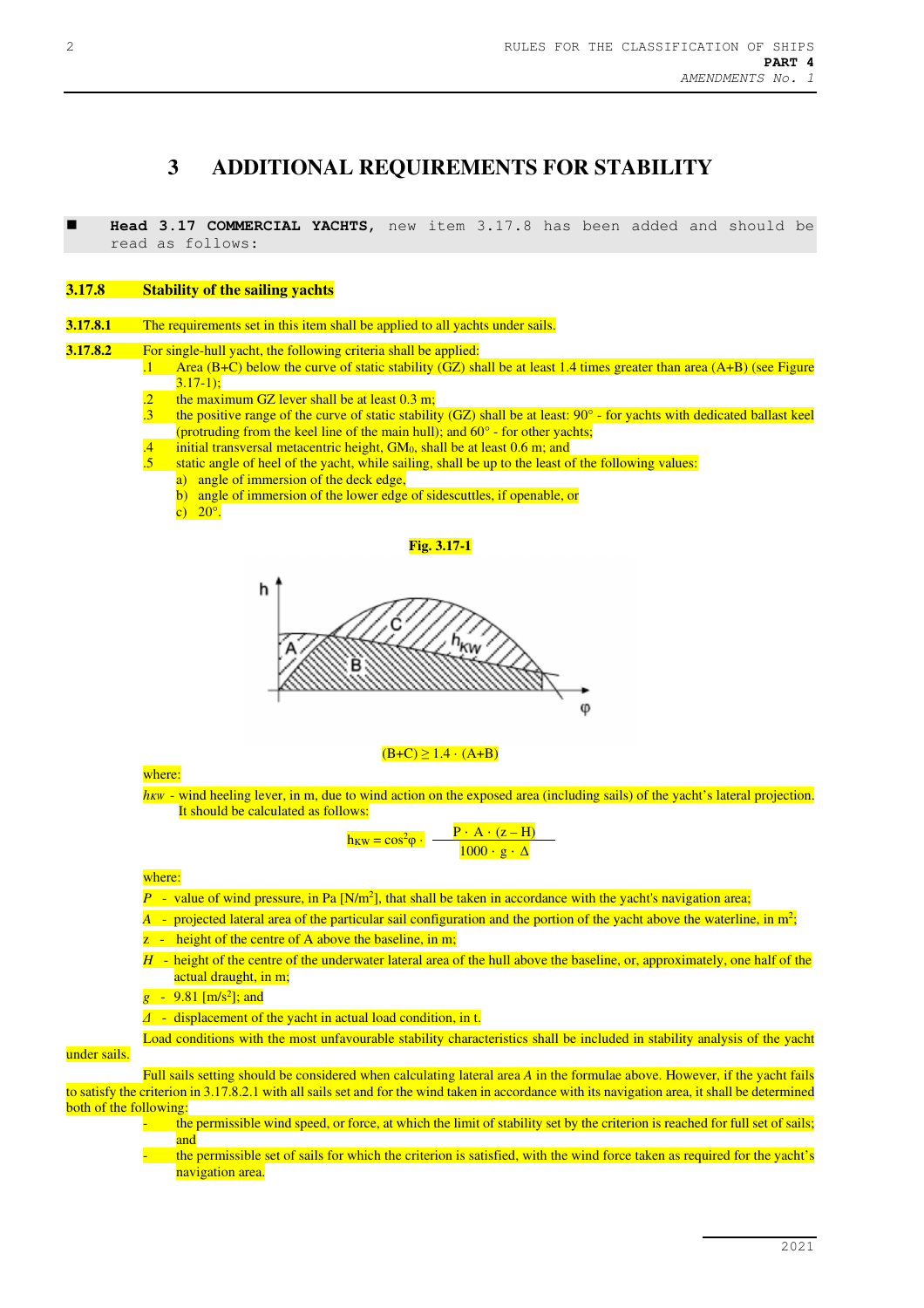**3.17.8.3** For multihull vessels, the criteria set in 3.17.8.2 shall be applied, with required positive range of the curve of static stability (GZ) of at least 60°.

Additionally, requirements for longitudinal stability will be set by the *Register*, on case-by-case basis.

**3.17.8.4** Alternatively, the regulations set by the Administration may be used, if applied in their entirety (for example, MCA Large Yacht (LY3) Code).